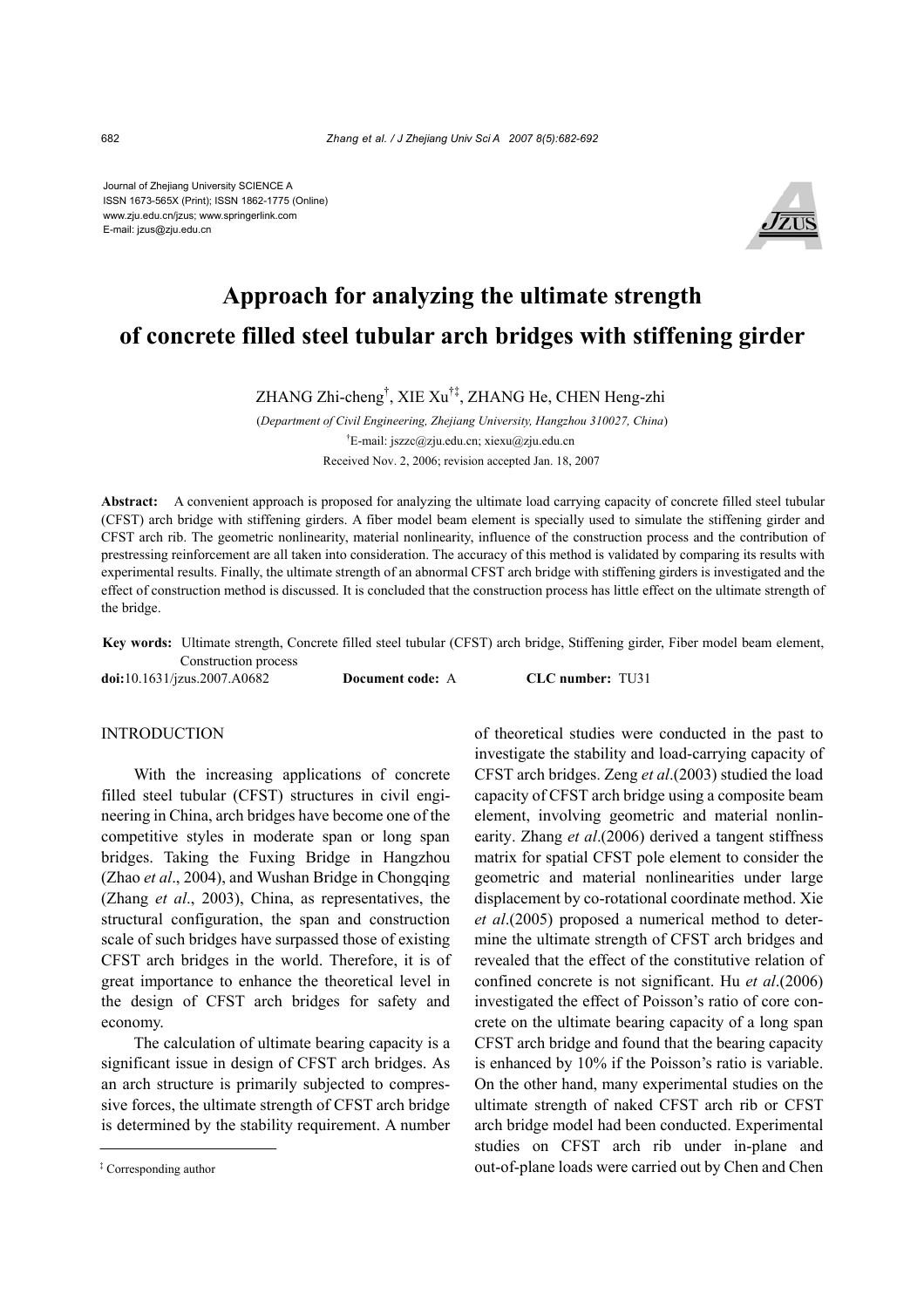(2000) and Chen *et al*.(2006), showing that the geometrical nonlinearity was significant for the out-of-plane strength and less significant for the in-plane strength. Cui *et al*.(2004) introduced a global model test of a CFST arch bridge with span of 308 m, and suggested that the influence of initial stress should be considered.

The above papers mainly focused on the ultimate strength of CFST naked arch ribs or CFST arch bridges with floating deck. No attempt was made to study the ultimate strength of CFST arch bridges with stiffening girders whose nonlinear behavior and CFST arch should be simulated due to the redistribution of inner forces between arch ribs and stiffening girders. In general, stiffening girders can be classified into steel girder, PC (prestressing concrete) girder and steel-concrete combination girder. It is most difficult to simulate the nonlinear behavior of PC girder, due to the influence of prestressing reinforcement. In contrast to steel or steel-concrete combination beam, the prestressing reinforcements in PC girders not only offer strength and stiffness directly, but their tension greatly affects the stiffness and distribution of the initial forces in the structure.

The aims of this paper are (1) to present an elastic-plastic analysis of the ultimate strength of CFST arch bridge with arbitrary stiffening girders; (2) to study the ultimate load-carrying capacity of a complicated CFST arch bridge with abnormal arch ribs and PC stiffening girders; and (3) to investigate the effect of construction methods on the ultimate strength of the structure.

## ANALYTICAL THEORY

# **Elasto-plastic large deformation of PC girder element**

The elasto-plastic large deformation analysis of PC beam elements is based on the following fundamental assumptions:

(1) A plane section originally normal to the neutral axis always remains a plane and normal to the neutral axis during deformation;

(2) The shear deformation due to shear stress is neglected;

(3) The Saint-Venant torsional principle holds in the elasto-plastic stage;

(4) The effect of shear stress on the stress-strain relationship is ignored.

The cross-section of a PC box girder with one symmetric axis is depicted in Fig.1, where, *G* and *s* denote the geometry center and the shear center respectively. According to the first and the third assumptions listed above, the displacement increments of point  $A(x,y)$  in the section can be expressed in terms of the displacement increments at the geometry center and the shear center as

$$
\begin{cases}\n\Delta W(x, y, z) = \Delta w_G - x \Delta u'_s - y \Delta v'_s, \\
\Delta U(x, y, z) = \Delta u_s - (y - y_s) \Delta \theta_z, \\
\Delta V(x, y, z) = \Delta v_s + x \Delta \theta_z,\n\end{cases}
$$
\n(1)

in which  $\Delta w_G$  is the longitudinal displacement increment of point *G*,  $\Delta u_s$  and  $\Delta v_s$  are the displacement increments of point *s* in the *x*- and *y*-directions respectively, and  $\Delta\theta_z$  is the increment of torsional angle. The linear normal strain increment ∆*ε*L, nonlinear normal strain increment  $Δε_N$  and shear strain increment  $\Delta \gamma$  of point  $A(x,y)$  in the cross-section can be expressed with updated Lagrangian formulation as

$$
\begin{cases}\n\Delta \varepsilon_{\rm L} = \Delta w'_{\rm G} - x \Delta u''_{\rm s} - y \Delta v''_{\rm s}, \\
\Delta \varepsilon_{\rm N} = \frac{1}{2} \left( \frac{\partial \Delta U}{\partial z} \right)^2 + \frac{1}{2} \left( \frac{\partial \Delta V}{\partial z} \right)^2 \\
= \frac{1}{2} \left[ \Delta u'_{\rm s} - (y - y_{\rm s}) \Delta \theta'_{\rm s} \right]^2 + \frac{1}{2} \left( \Delta v'_{\rm s} + x \Delta \theta'_{\rm s} \right)^2, \\
\Delta \gamma = K_{\rm tor} \Delta \theta'_{\rm s},\n\end{cases}
$$
\n(2)

where  $K_{\text{tor}}$  is the coefficient factor which is related to the geometry shape of the girder cross-section.



**Fig.1 Cross-section of a PC box girder**

Similar to 3D elastic beam theory, the displacement increment of the girder can be expressed in terms of the nodal displacement increments as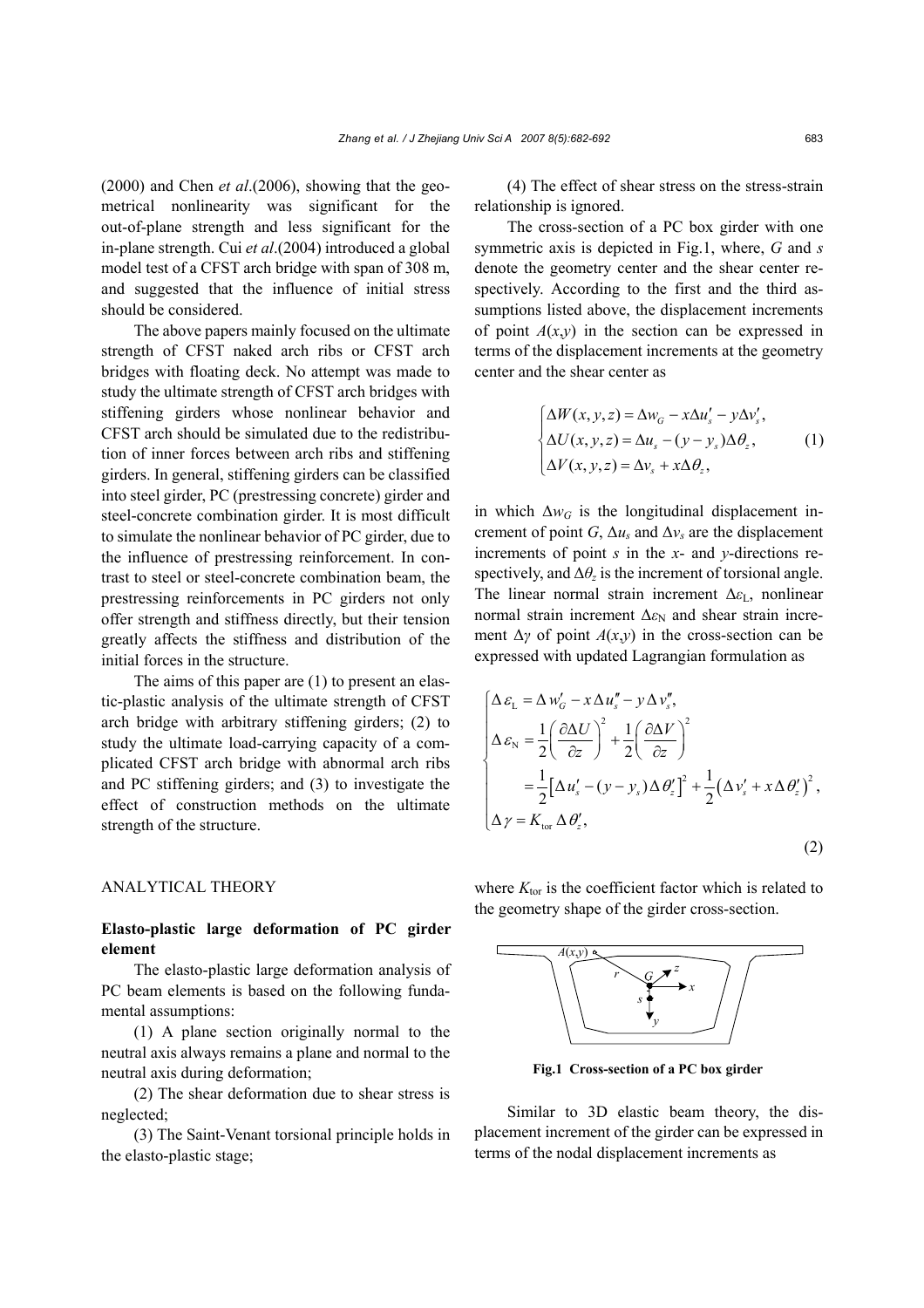$$
\begin{cases}\n\Delta w_G = N_{w1} \Delta w_{Gi} + N_{w2} \Delta w_{Gj}, \\
\Delta \theta_z = N_{w1} \Delta \theta_{zi} + N_{w2} \Delta \theta_{zj}, \\
\Delta u_s = N_1 \Delta u_{si} + N_2 \Delta u'_{si} + N_3 \Delta u_{sj} + N_4 \Delta u'_{sj}, \\
\Delta v_s = N_1 \Delta v_{si} + N_2 \Delta v'_{si} + N_3 \Delta v_{sj} + N_4 \Delta v'_{sj},\n\end{cases}
$$
\n(3)

where the shape functions are

$$
\begin{cases}\nN_{\text{wl}} = 1 - z/L, \\
N_{\text{wl}} = z/L, \\
N_1 = 1 - 3(z/L)^2 + 2(z/L)^3, \\
N_2 = z - 2z^2/L + z^3/L^2, \\
N_3 = 3(z/L)^2 - 2(z/L)^3, \\
N_4 = -z^2/L + z^3/L^2,\n\end{cases} (4)
$$

in which *L* denotes the element length, and *z* is the axial coordinate of the local coordinate system of an element. Then, the displacement vector of any section of the element can be written as

$$
\Delta u = N \Delta u^e, \tag{5}
$$

where ∆*u* is the displacement vector of any section of the beam element, *N* is the shape function matrix and  $\Delta u^e$  is the displacement vector of the element node. They are respectively expressed as

$$
\Delta u = [\Delta w_G \quad \Delta u_s \quad \Delta u'_s \quad \Delta v_s \quad -\Delta v'_s \quad \Delta \theta_z]^{\mathrm{T}}, \quad (6)
$$
  

$$
N = \begin{bmatrix} N_{w1} & 0 & 0 & 0 & 0 & 0 & 0 \\ 0 & N_1 & N_2 & 0 & 0 & 0 & 0 \\ 0 & N_1' & N_2' & 0 & 0 & 0 & 0 \\ 0 & 0 & 0 & N_1 & -N_2 & 0 & 0 \\ 0 & 0 & 0 & -N_1' & N_2' & 0 & 0 \\ 0 & 0 & 0 & 0 & 0 & 0 & N_{w1}' \\ N_{w2} & 0 & 0 & 0 & 0 & 0 & 0 \\ 0 & N_3 & N_4 & 0 & 0 & 0 & 0 \\ 0 & N_3' & N_4' & 0 & 0 & 0 & 0 \\ 0 & 0 & 0 & N_3 & -N_4 & 0 & 0 \\ 0 & 0 & 0 & 0 & N_3' & N_4' & 0 \\ 0 & 0 & 0 & 0 & 0 & N_{w2}' \end{bmatrix}
$$
  

$$
\Delta u^e = [\Delta w_{Gi} \quad \Delta u_{si} \quad \Delta u'_s \quad \Delta v_{si} \quad -\Delta v'_{si} \quad \Delta \theta_{zi} \quad (8)
$$
  

$$
\Delta w_{Gj} \quad \Delta u_{sj} \quad \Delta u'_{sj} \quad \Delta v_{sj} \quad -\Delta v'_{sj} \quad \Delta \theta_{zj}]^{\mathrm{T}}.
$$
 (8)

According to Eq.(2), the linear strain can be expressed as

$$
\Delta \varepsilon_{\mathcal{L}} = \begin{Bmatrix} \Delta \varepsilon_{\mathcal{L}} \\ \Delta \gamma \end{Bmatrix} = \mathbf{B}_{\mathcal{L}} \Delta \mathbf{u}^{\mathbf{e}}, \tag{9}
$$

in which  $B_{\text{L}}$  is the linear strain matrix of the element

$$
\boldsymbol{B}_{\text{L}} = \begin{bmatrix} \frac{\partial}{\partial z} & 0 & -x \frac{\partial}{\partial z} & 0 & y \frac{\partial}{\partial z} & 0 \\ 0 & 0 & 0 & 0 & 0 \\ 0 & 0 & 0 & 0 & K_{\theta} \end{bmatrix} \boldsymbol{N}. \tag{10}
$$

Correspondingly, the nonlinear strain may be expressed as

$$
\Delta \varepsilon_{\rm N} = \left\{ \Delta \varepsilon_{\rm N} \right\} = \frac{1}{2} A^{\rm T} A, \tag{11}
$$

in which

$$
A = B_{\text{NL}} \Delta u^e, \qquad (12)
$$

where  $B_{\text{NL}}$  is the nonlinear strain matrix of the element

$$
\boldsymbol{B}_{\text{NL}} = \begin{bmatrix} \frac{\partial}{\partial z} & 0 \\ 0 & \frac{\partial}{\partial z} \end{bmatrix} \begin{bmatrix} 0 & 1 & 0 & 0 & 0 & -(y - y_s) \\ 0 & 0 & 0 & 1 & 0 & x \end{bmatrix} \boldsymbol{N}. (13)
$$

The stress increment ∆*σ* can be approximated using the linear strain increment as

$$
\Delta \boldsymbol{\sigma} = \begin{Bmatrix} \Delta \boldsymbol{\sigma} \\ \Delta \boldsymbol{\tau} \end{Bmatrix} = \boldsymbol{D} \begin{Bmatrix} \Delta \boldsymbol{\varepsilon}_{\mathrm{L}} \\ \Delta \boldsymbol{\gamma} \end{Bmatrix} = \boldsymbol{D} \Delta \boldsymbol{\varepsilon}_{\mathrm{L}}, \qquad (14)
$$

where  $\boldsymbol{D}$  is the material property matrix. Neglecting the influence of the shear strain, *D* can be expressed as

$$
\boldsymbol{D} = \begin{bmatrix} E(\varepsilon) & 0 \\ 0 & G \end{bmatrix}, \tag{15}
$$

where  $E(\varepsilon)$  is the tangent modulus of the material which is dependent on the strain state, and *G* is the elastic shearing modulus regarded as a constant.

According to the principle of virtual work, we have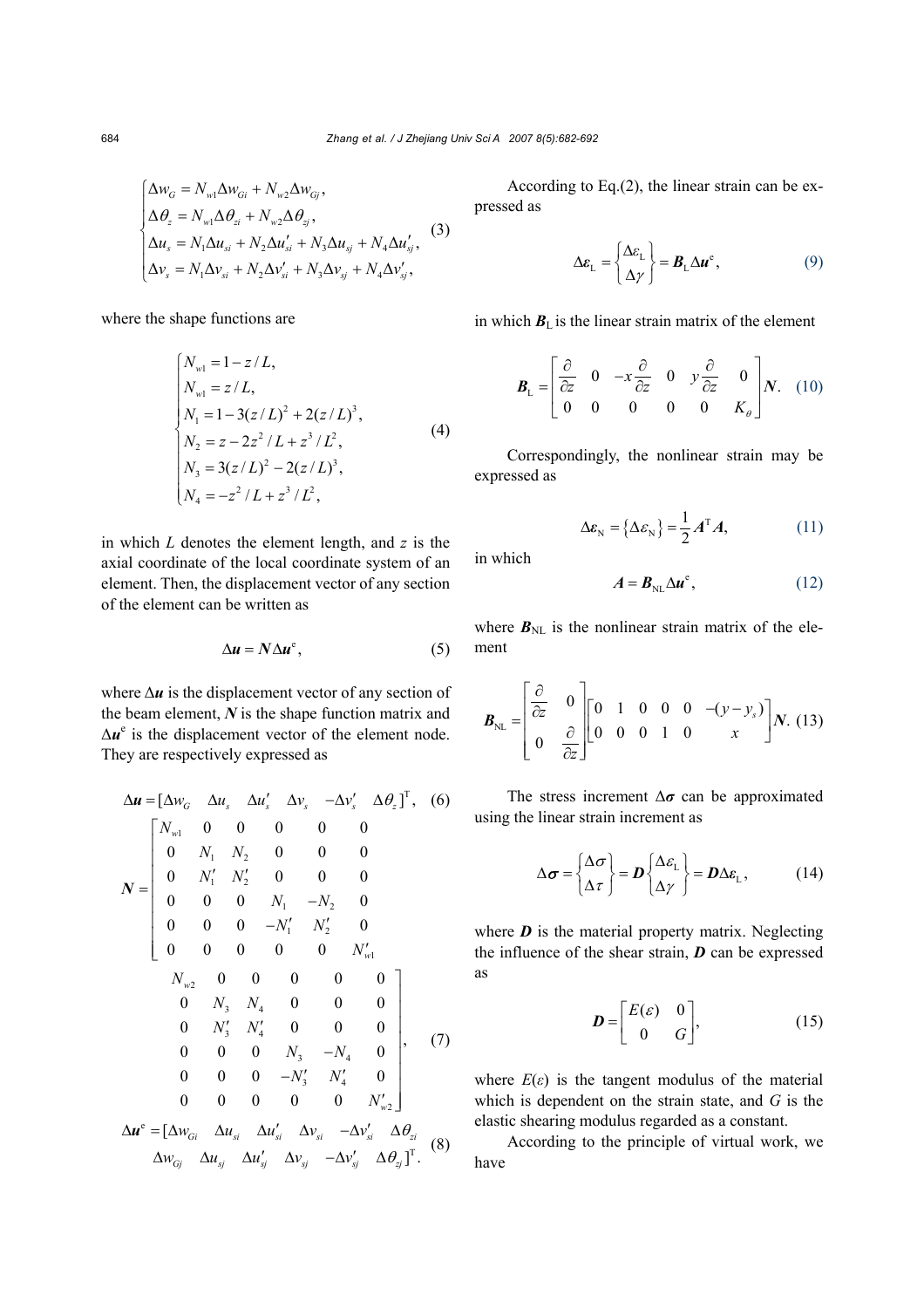$$
\int_{V} (\sigma + \Delta \sigma) \delta \Delta \varepsilon dV = \int_{L} (q + \Delta q) \delta \Delta u dz + (P + \Delta P) \delta \Delta u,
$$
\n(16)

in which  $\sigma$  and  $\Delta \sigma$  are the stress vector and stress increment of the current state, *q* and *P* are the distributed load and concentrated load vector, ∆*q* and ∆*P* are the increments of distributed load and concentrated load, *δ*∆*u* and *δ*∆*ε* are the virtual displacement and virtual strain, and *V* is the volume of the element. Substitute Eqs. $(9)$ ,  $(11)$  and  $(14)$  into Eq. $(16)$  and ignore the infinitesimal variable  $\Delta \sigma \Delta \varepsilon_N$ , we have

$$
(\boldsymbol{K}_{\mathrm{ep}} + \boldsymbol{K}_{\sigma}) \Delta \boldsymbol{u}^{\mathrm{e}} = \Delta \boldsymbol{F}^{\mathrm{e}}, \qquad (17)
$$

where  $\Delta F^e$  is the increment of element load vector corresponding to  $\Delta u^e$ , the element displacement vector.  $K_{ep}$  and  $K_{\sigma}$  are the elasto-plastic and geometric stiffness matrixes of the beam element respectively as follows

$$
\begin{cases}\nK_{\text{ep}} = \int_{V} \boldsymbol{B}_{\text{L}}^{\text{T}} \boldsymbol{D} \boldsymbol{B}_{\text{L}} \, \text{d}V, \\
K_{\sigma} = \int_{V} \boldsymbol{G}^{\text{T}} \boldsymbol{\sigma} \boldsymbol{G} \, \text{d}V.\n\end{cases}
$$
\n(18)

The distribution of elastic and plastic zones is non-uniform in the element, and varies during deformation. It is very difficult to present an explicit expression of the property matrix *D* for the whole section. Hence, the section is divided into many subareas, as shown in Fig.2, and the fiber model is adopted to calculate the element's stiffness matrix, i.e.



**Fig.2 Division scheme of section**

$$
\boldsymbol{K}_{\text{ep}} \approx \sum_{i=1}^{n} \left( \int_{L} \boldsymbol{B}_{\text{L},i}^{\text{T}} \boldsymbol{D}_{i} \boldsymbol{B}_{\text{L},i} \Delta A_{i} \mathrm{d}x \right). \tag{19}
$$

Obviously, if the number of subareas is sufficiently large, the result of Eq.(19) will approach the exact solution. The value of  $K_{ep}$  is calculated using numerical integration, with *Di* being regarded as constant in subarea ∆*Ai*.

To compute the geometric stiffness matrix *Kσ*, the normal stress should be expressed in terms of axial force and bending moment, which actually has very little contribution to the geometric stiffness, so

$$
\sigma = N/A,\tag{20}
$$

where *N* is the axial force, and *A* is the sectional area.

#### **Prestressing reinforcement element**

The reinforced bars parallel to the beam axis may be regarded as fibers, whose contributions to the stiffness could be readily accounted for in Eq.(19). The contributions to the stiffness from those not parallel to the beam and the prestressing reinforcement (PR), will however be calculated in the following section.

The displacement increment of two ends of the prestressing reinforcement in Fig.3 can be expressed by Eq. $(21)$ :

$$
\begin{cases}\n\Delta W_r^* = \Delta w_{G,r} - x_r \Delta u'_{s,r} - y_r \Delta v'_{s,r}, \\
\Delta U_r^* = \Delta u_{s,r} - (y_r - y_s) \Delta \theta_{z,r}, \\
\Delta V_r^* = \Delta v_{s,r} + x_r \Delta \theta_{z,r}, \\
r = i, j,\n\end{cases}
$$
\n(21)

where the subscripts *i* and *j* indicate the parameters of the corresponding section.



**Fig.3 Location of prestressing reinforcement in girder**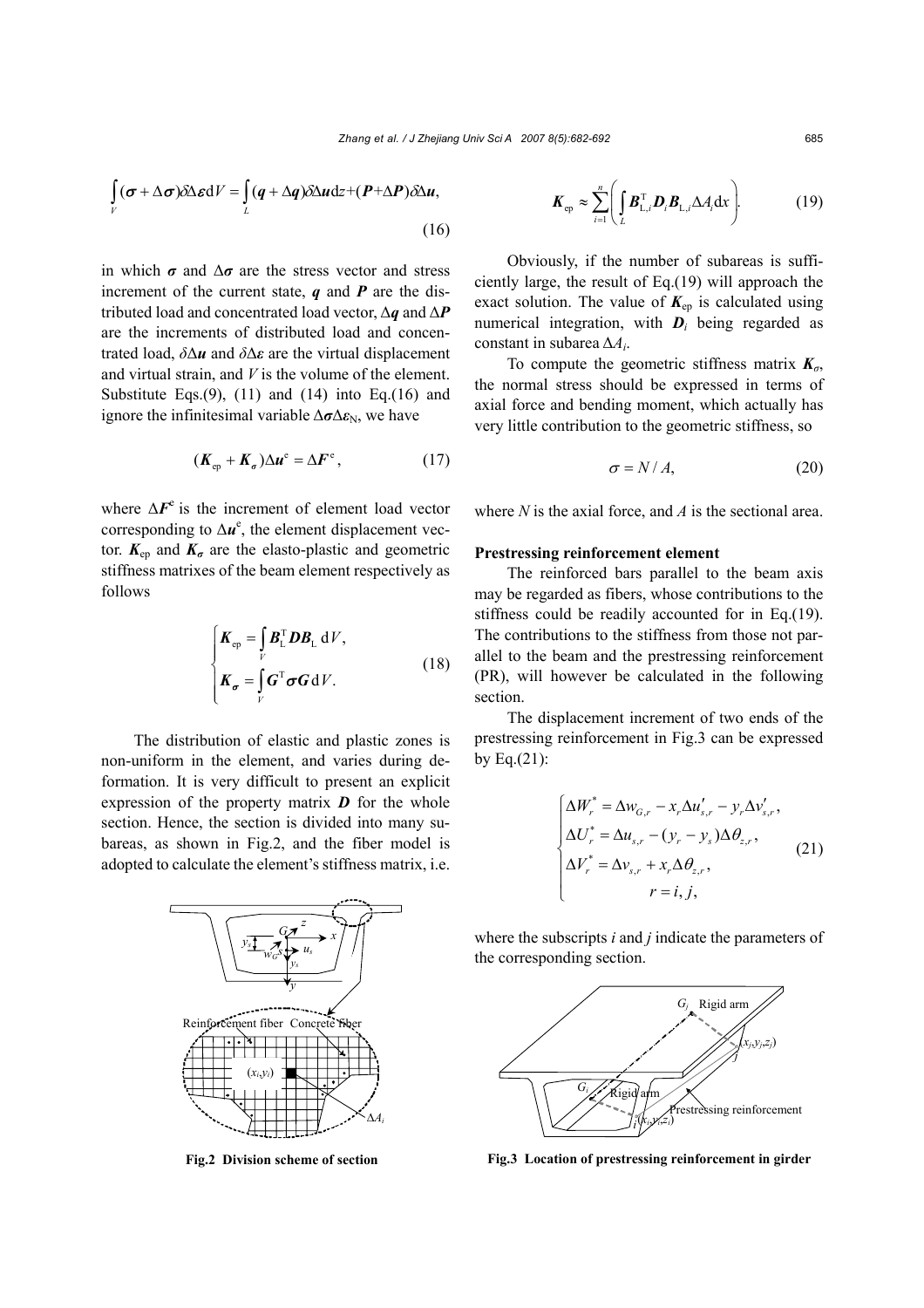Ignoring the bending stiffness, the stiffness equation of PR can be expressed as

$$
\left(\boldsymbol{k}_{ep}^* + \boldsymbol{k}_{\sigma}^*\right) \Delta \boldsymbol{\delta}^* = \Delta \boldsymbol{f}^*,\tag{22}
$$

in which  $k_{ep}^*$  and  $k_{\sigma}^*$  are respectively the elasto-plastic and the geometric stiffness matrixes, ∆*δ\** is the nodal displacement vector, and ∆*f \** is the nodal force vector of the prestressing reinforcement element in the local coordinate system. According to Fig.4, ∆*δ\** and ∆*f \** can be written in the form

$$
\begin{cases}\n\Delta \delta^* = \begin{bmatrix}\n\Delta W_i^* & \Delta U_i^* & \Delta W_j^* & \Delta U_j^* & \Delta U_j^*\n\end{bmatrix}^T, \\
\Delta f^* = \begin{bmatrix}\n\Delta f_{zi}^* & \Delta f_{yi}^* & \Delta f_{xi}^* & \Delta f_{y}^* & \Delta f_{y}^*\n\end{bmatrix}^T.\n\end{cases}
$$
\n(23)



**Fig.4 Translation of the prestressing reinforcement** 

As PR is bonded with concrete, the deformation of PR can be transformed by that of the girder element by

$$
\Delta \delta^* = \begin{bmatrix} \mathbf{B}_i^{\mathrm{T}} & \mathbf{0} \\ \mathbf{0} & \mathbf{B}_j^{\mathrm{T}} \end{bmatrix} \Delta \mathbf{u}^{\mathrm{e}}, \tag{24}
$$

in which

$$
\boldsymbol{B}_r^{\mathrm{T}} = \begin{bmatrix} 1 & 0 & -x_r & 0 & y_r & 0 \\ 0 & 1 & 0 & 0 & 0 & -(y_r - y_s) \\ 0 & 0 & 0 & 1 & 0 & x_r \end{bmatrix}, (r = i, j).
$$
\n(25)

The nodal force of PR also should be translated to that of the girder element by

$$
\Delta \boldsymbol{f}^* = \begin{bmatrix} \boldsymbol{B}_i^{\mathrm{T}} & \boldsymbol{0} \\ \boldsymbol{0} & \boldsymbol{B}_j^{\mathrm{T}} \end{bmatrix} \Delta \boldsymbol{F}^{\mathrm{e}}.
$$
 (26)

Then, the elasto-plastic stiffness matrix of PR element in the coordinate system of the beam element can be obtained as

$$
(\tilde{k}_{\rm ep} + \tilde{k}_{\sigma}) \Delta u^{\rm e} = \Delta F^{\rm e}, \qquad (27)
$$

where

$$
\tilde{k}_{\rm ep} = \begin{bmatrix} B_i & 0 \\ 0 & B_j \end{bmatrix} k_{\rm ep}^* \begin{bmatrix} B_i & 0 \\ 0 & B_j \end{bmatrix}^{\rm T}, \qquad (28)
$$

$$
\tilde{k}_{\sigma} = \begin{bmatrix} B_i & 0 \\ 0 & B_j \end{bmatrix} k_{\sigma}^* \begin{bmatrix} B_i & 0 \\ 0 & B_j \end{bmatrix}^{\mathrm{T}}.
$$
 (29)

Then the stiffness matrix  $(\tilde{k}_{e} + \tilde{k}_{\sigma})$  of the reinforcement can be added to the beam stiffness matrix accordingly.

# **CFST arch rib, steel girder or steel-concrete girder element**

The fiber model mentioned above can also be used to simulate the CFST arch rib, steel stiffening girder or steel-concrete composite stiffening girder, with similar elasto-plastic stiffness matrix and stiffness equation. The detailed description of the deduction can be found in (Xie *et al.*, 2005).

However, for the CFST arch rib, the stress-strain relation of structure is very complex due to the combined influence of the confined concrete and outer steel tube. In this paper, the following stress-strain relation considering the confinement effect of the steel tube ring (Han, 2000) is adopted:

$$
\sigma = \sigma_0(\varepsilon/\varepsilon_0)[2.0 - K - (1 - K)(\varepsilon/\varepsilon_0)], \ \varepsilon \le \varepsilon_0, \quad (30a)
$$

$$
\sigma = \begin{cases} \sigma_0(1 - q) + \sigma_0 q(\varepsilon/\varepsilon_0)^{0.1\xi}, \ \xi \ge 1.12; \\ \sigma_0(\varepsilon/\varepsilon_0) / [\beta(\varepsilon/\varepsilon_0 - 1)^2 + \varepsilon/\varepsilon_0], \quad \varepsilon > \varepsilon_0, \quad (30b) \\ \xi < 1.12, \end{cases}
$$

where  $\sigma$  and  $\varepsilon$  are the longitudinal compressive stress and strain respectively, and

$$
\sigma_0 = f_{ck} [1.194 + (13/f_{ck})^{0.45} (-0.07485\xi^2 + 0.5789\xi)],
$$
\n
$$
\varepsilon_0 = \varepsilon_c + (1400 + 40(f_{ck} - 20))\xi^{0.2}, \quad \varepsilon_c = 1300 + 14.93f_{ck},
$$
\n
$$
K = 0.1\xi^{0.745}, \quad q = K/(0.2 + 0.1\xi), \quad \xi = \alpha f_y/f_{ck},
$$
\n
$$
\beta = 5.0 \times 10^{-4} f_{ck}^2 (2.36 \times 10^{-5})^{0.25 + (\xi - 0.5)^7}, \quad \alpha = A_s / A_c,
$$
\n(31)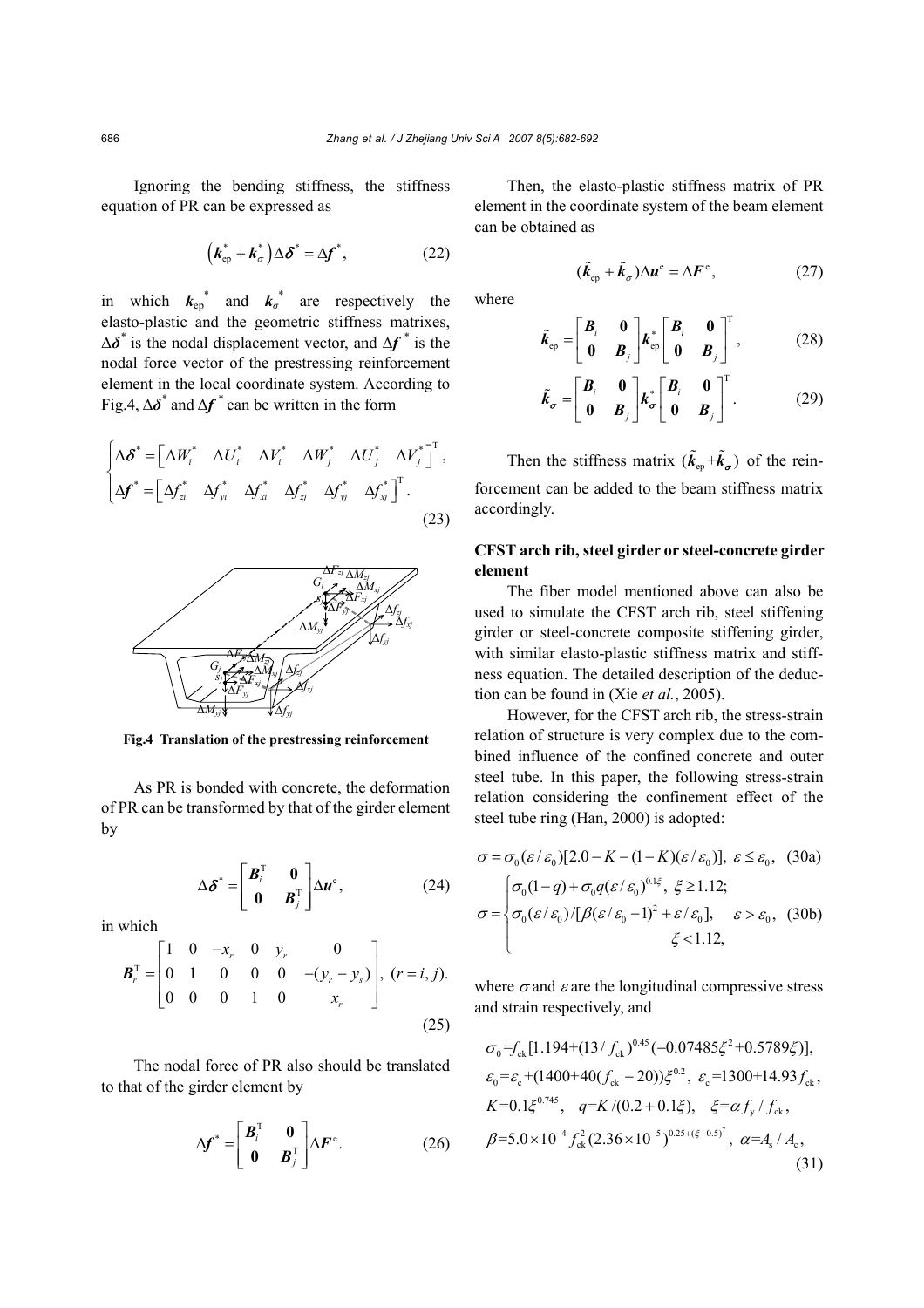where  $f_{ck}$  is the characteristic value of compressive strength of concrete (MPa),  $A_s$  is the area of steel tube  $(m<sup>2</sup>)$ ,  $A_c$  is the area of concrete  $(m<sup>2</sup>)$ , and  $f_y$  is the yield strength of steel tube (MPa).

The interaction between the radial stress  $\sigma_r$  and the tangential stress  $\sigma_{\theta}$  has been considered in calculation of the tensile and compressive strengths of the steel tube. According to the Von Misess yield criterion as shown in Fig.5a, we have

$$
\sigma_z^2 - \sigma_z \sigma_\theta + \sigma_\theta^2 = f_y^2, \qquad (32)
$$

where  $\sigma_z$  is the axial normal stress of steel tube.

Substituting  $\alpha = \sigma_\theta / f_\nu \approx 0.159$  into Eq.(32), yields

$$
\begin{cases}\n\sigma_{\text{yt}} = \beta_{\text{t}} f_{\text{y}} = 0.911 f_{\text{y}}, \\
\sigma_{\text{ye}} = \beta_{\text{c}} f_{\text{y}} = 1.07 f_{\text{y}},\n\end{cases} \tag{33}
$$

where  $\sigma_{\rm vt}$  and  $\sigma_{\rm vc}$  are the yield strengths of the tension and compression sides of the steel tube respectively,  $\beta$ <sub>t</sub> and  $\beta$ <sub>c</sub> are the corresponding coefficients. Fig.5b depicted the bilinear stress-strain relationship considering the hardening of the material.

The secondary modulus of the steel tube *E*h, which is related to both material properties and the tendency of local buckling of the steel tube, is assumed to be 1% of the initial elastic modulus.



**Fig.5 Stress-strain curves of steel tube**  (a) Yield condition; (b) Stress-strain relationship

#### **Hanger element**

The mechanical behavior of cables such as that of hangers and tie bars, is similar to that of truss elements, except that cables cannot bear compressive forces and the initial sag will affect their stiffness. The elasto-plastic computation theory of flexible cable considering the effect of sag was presented by (Xie *et*  *al.*, 1998). In most bridges, however, sag has little effect on the mechanical behavior of hangers. Hence, hangers of arch bridges are treated as elasto-plastic trusses with no compression strength, and the stiffness equation is expressed by Eq.(22).

## PROGRAM SCHEME FOR ULTIMATE BEARING CAPACITY CALCULATION

As usual, a long-span CFST arch bridge is constructed by progressive erection without brackets, and consists of many construction stages. Thus, the function of simulating the construction process must be taken into account in the developed program for calculating ultimate bearing capacity, including the gradual action of load, the step-by-step formation of the structure, the influence of initial displacement and initial stress. The scheme for the program is indicated in Fig.6. The modified arc-length increment technique is adopted to solve the resulting nonlinear equation (Crisfield, 1981).

## VALIDATION OF THE METHOD FOR A PC GIRDER

The accuracy of computation of the ultimate strength for CFST element has been confirmed in (Xie *et al*., 2005). In this paper, the precision of the present theory is checked for a PC girder by comparison with the experimental result.

Fig.7 shows the cross-section and reinforcements of the girder, which spans 13 m, with 9 bundles of prestressing reinforcements and 11 branches of nonprestressing reinforced bars. The design strength of the concrete is 22.4 MPa, and those of nonprestressing reinforced bars A and B depicted in Fig.7a are 195 MPa and 280 MPa respectively of which the diameters are 12 mm and 8 mm. The prestressing reinforcement is high-strength low-relaxation steel strand with design strength of 1860 MPa and the control force of each bundle is  $N_k$ =195 kN. More detailed information about the experiment on this PC girder is available in (Chen, 2005).

Comparison of the deflection at the midspan is depicted in Fig.8, showing good consistency between the numerical simulation and experimental result.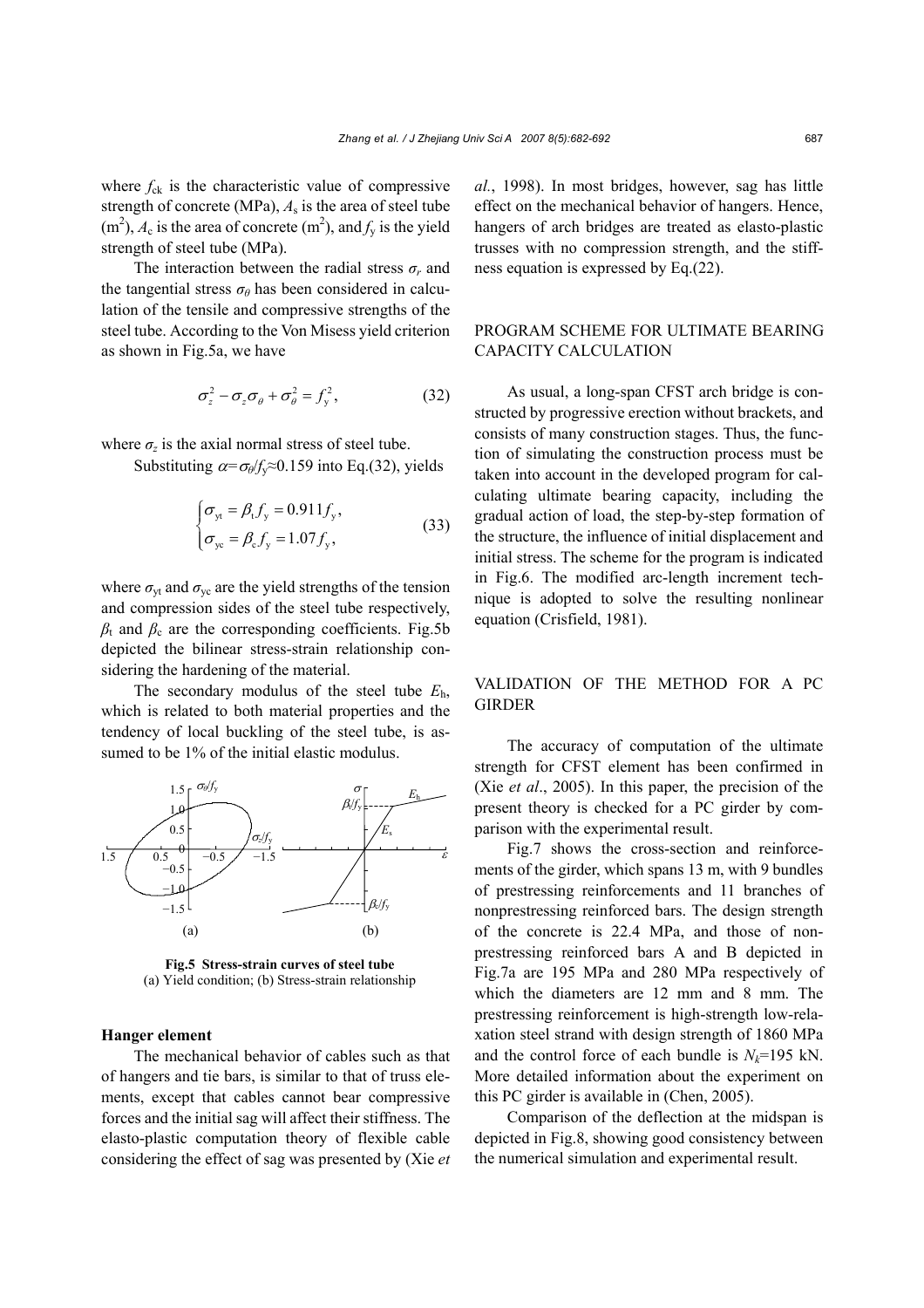

**Fig.6 Program scheme for ultimate bearing capacity calculation**



## APPLICATION IN BRIDGE DESIGN

The ultimate strength of Fenghuajiang Bridge in Ningbo, Zhejiang, China is studied involving the effect of construction process to demonstrate the applicability of the present approach in bridge design. Fig.9 shows the design scheme of Fenghuajiang Bridge which is a girder and arch combination bridge



**Fig.7 Cross-section and the reinforced bars of the girder (unit: cm). (a) Nonprestressing reinforced bars; (b) Prestressing reinforcements** 



**Fig.8 The comparison between the computation and the experimental result**  (a) Load-deformation curves for Case I; (b) Load-deformation curves for Case II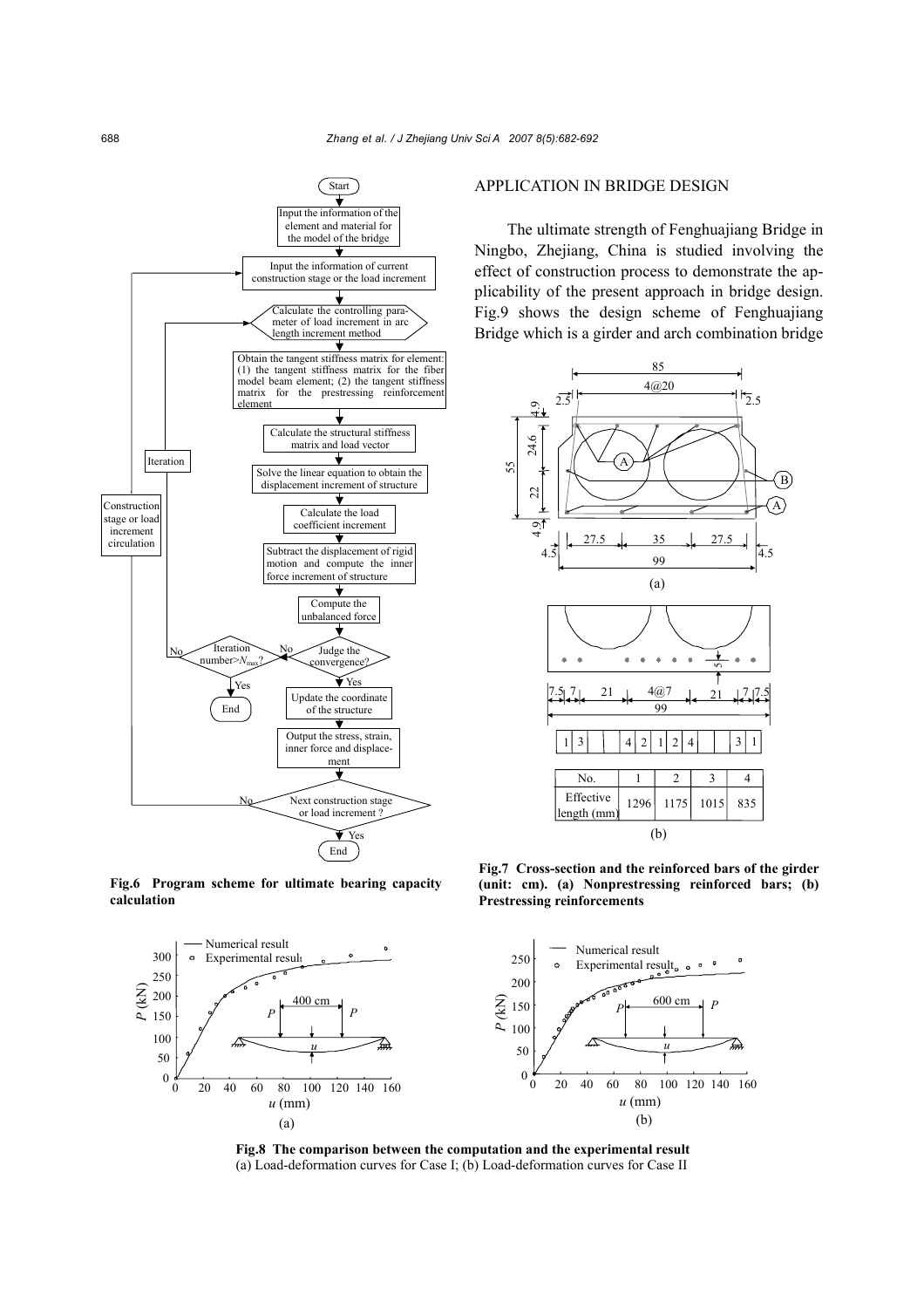with central span of 138 m. The central span of the stiffening girder is made up of steel and PC composite box. The side span of the stiffening girder is made up of PC box. The abnormal CFST arch in the central span is composed of three arches, with one main arch



rib in the center and two secondary arch ribs. The diameter of the main arch rib is 1.8 m, and those of the other two are 1.5 m. The design strength of the concrete used in the bridge is 22.4 MPa. The arch ribs are linked with steel pipes and I-steel bearing members, forming a truss arch bridge. The main arch and the deck are connected with vertical hangers. The secondary arches and the deck are connected with inclined hangers.

To take into account the effect of the construction method on the ultimate bearing capacity, it is assumed that the bridge is constructed by two kinds of methods. In Case I, there is only a construction process, the supporting frames for construction falling once after the completion of the whole bridge. In Case II, there are two construction processes, as shown in Fig.10. The first process is construction of the PC girder on the supporting frames. The second process is to fix the steel girder, assemble the arch rib, and tension the tie-bar and hangers to separate the steel girder from the frame.

Prestressing reinforcements in the girder are properly simulated in construction stages, but the reinforced bars are not modelled due to their large number. The elasto-plastic mechanical behaviors of CFST arch ribs, hanger, bearing member, steel pipe, tie-bar, etc. are analyzed.

The ultimate strength analysis process is shown in Fig.11. First, the initial stress of the established bridge is calculated under dead load and prestressing force including initial tension of the hangers, the tie and prestressing reinforcements. Then the stress and displacement under live load are computed. At last,



**Fig.9 The design scheme of Fenghuajiang Bridge in Ningbo, China. (a) Elevation view; (b) The section of the mid span; (c) The section of the side span**

**Fig.10 Construction process of Case II. (a) Construct the PC box, girder on frame (first process); (b) Fix the CFST arch ribs, the steel girders, the hangers and the tie-bar (second process)**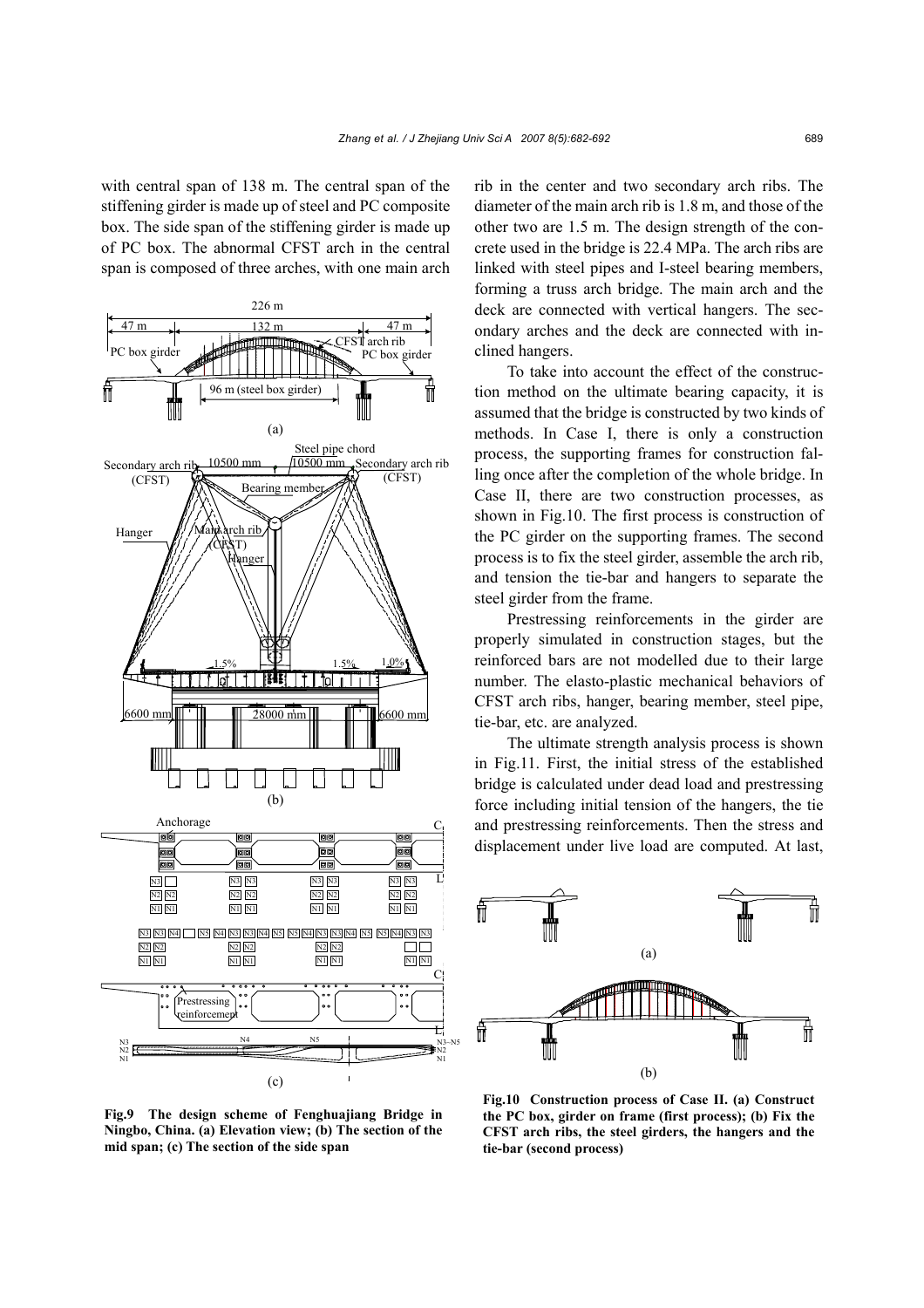the ultimate strength is investigated for load proportionally exerted on the bridge by the arc length increment method. The initial state of each step is based on the result of the last step.



**Fig.11 Approach of stability analysis of CFST arch bridge. (a) Calculate the initial stress of the completed bridge under dead load and prestressing; (b) Calculate the internal force and deformation under the live load; (c) Calculate the ultimate strength of the bridge**

The influence of construction method on the initial internal forces is investigated. The axial force and bending moment of the main arch rib are shown in Fig.12, showing that the initial internal forces of the two construction methods differ with a relative error of 10% for the axial force (Fig.12a) and 25% for bending moment (Fig.12b).

The buckling modes for the two construction methods are depicted in Fig.13. The bridge is primarily subjected to vertical loads, so the deformation is mainly in the vertical plane. However, in order to

obtain out-of-plane buckling modes, a small out-of-plane initial displacement is set to simulate the erection error. It is observed that the buckling modes for the two methods are quite similar.



**Fig.12 Longitudinal distributions of the initial internal forces in the mid arch for two cases. (a) Axial force; (b) Bending moment**



**Fig.13 Buckling modes of the bridge**  (a) Buckling mode for Case I; (b) Buckling mode for Case II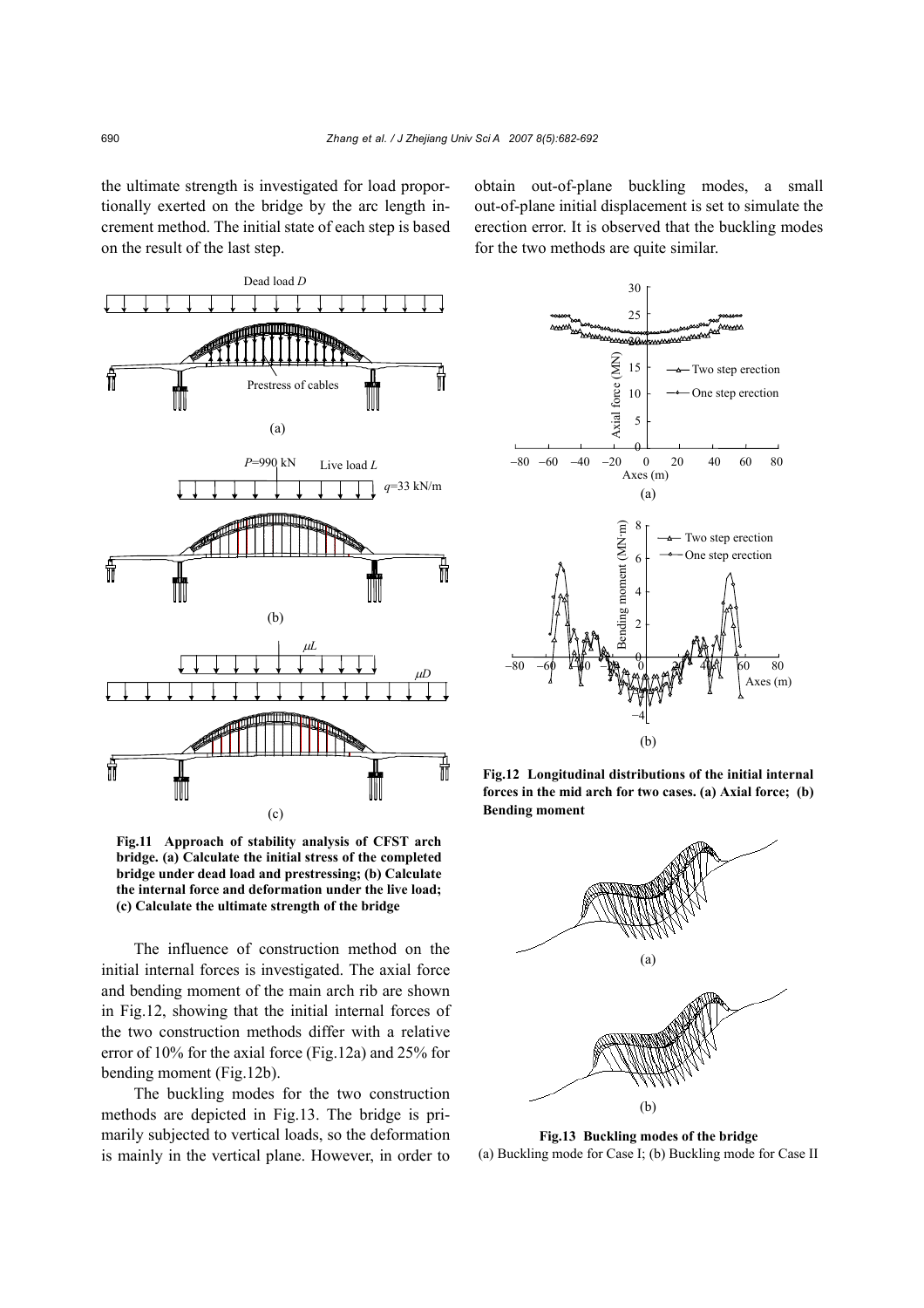The out-of-plane deformation curves at the quarter points of the main arch rib are shown in Fig.14. The vertical axis denotes the load coefficient  $\mu$  which does not contain the original dead load and live load exerted in Figs.11a and 11b. When 3.1≤*µ*≤3.2, the nonlinear behavior of the arch rib becomes obvious in the lateral direction. As shown in the figure, the buckling modes in both cases are antisymmetric out-of-plane, and the buckling load factor of the arch rib is about 4.1 considering the initial dead and live load.



**Fig.14 Out-of-plane deformation curves of the main arch rib. (a) Out-of-plane deformation in Case I; (b) Out-of-plane deformation in Case II**

A comparison of the lateral and vertical deformations at the quarter point of the main arch between two cases is shown in Fig.15, showing that the deviation of the load-displacement curves of the two cases is very small, indicating that the influence of the construction method on the stability strength is very slight. Besides, when out-of-plane buckling occurs, the bridge still has certain vertical stiffness.



**Fig.15 Load-deformation curves comparison between two cases. (a) Lateral deformation at the quarter point of the mid arch; (b) Vertical deformation at the quarter point of the mid arch**

#### **CONCLUSION**

In analyzing the ultimate strength of the CFST arch bridges with stiffening girders, simulating the nonlinear behavior of stiffening girders is as important as that of the CFST arch rib due to the redistribution of inner force between arch ribs and stiffening girders. In this paper, an analytical approach for estimating the ultimate bearing capacity of CFST arch bridge with stiffening girder is proposed, which takes account of the effects of material and geometric nonlinearity and the contribution of prestressing reinforcement. Based on the fiber beam element theory, the degrees of freedom of the whole structure can be reduced, making it very feasible to predict the ultimate strength of the complex structure. The accuracy of the present method was examined by comparison with the experimental results for a PC girder.

To demonstrate the applicability of the present